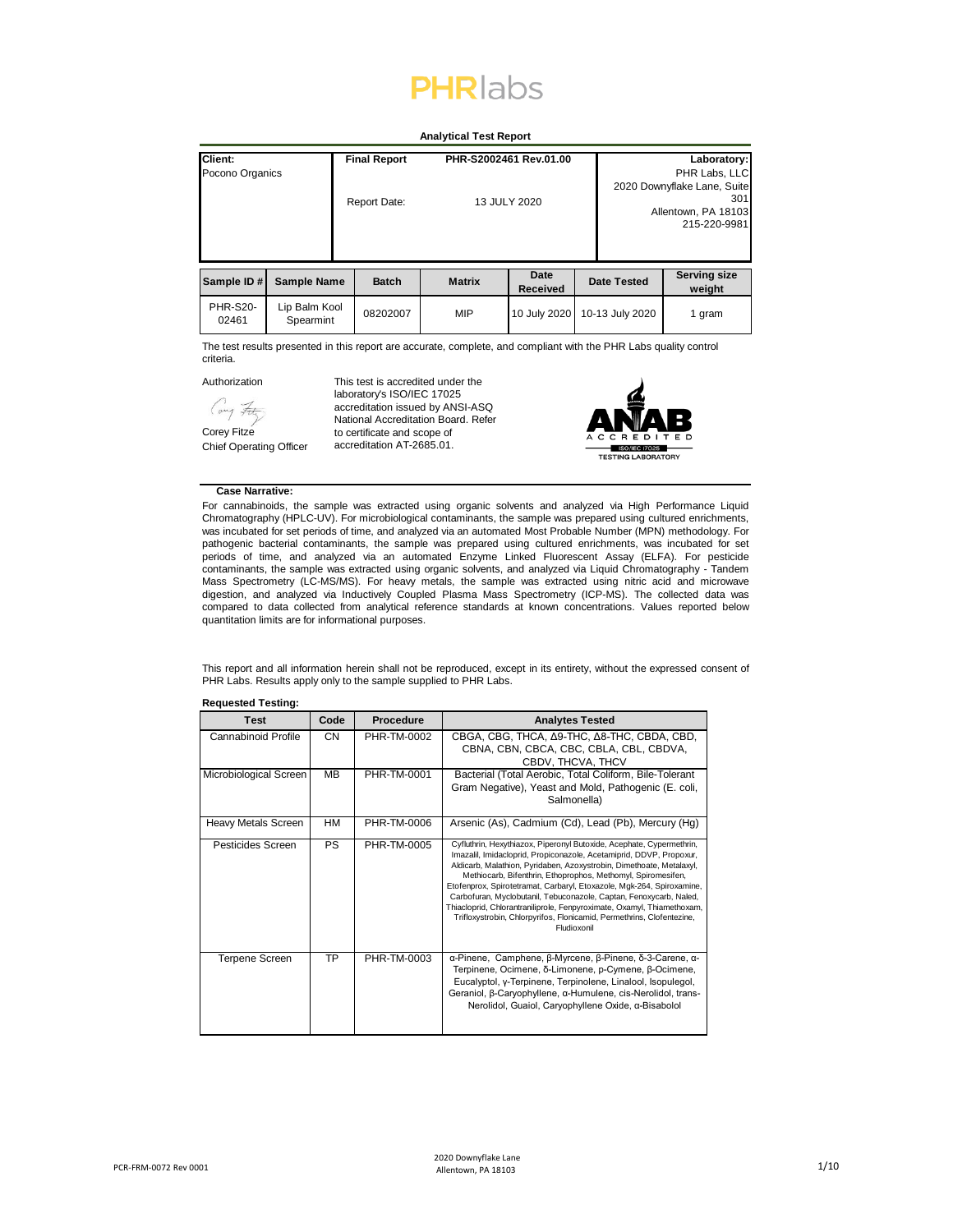| <b>Cannabinoid Profile IPCR-TM-00021</b>                                                                   | Analyst: JA | Test Date: 10 Jul 20                                                                                         |
|------------------------------------------------------------------------------------------------------------|-------------|--------------------------------------------------------------------------------------------------------------|
|                                                                                                            |             | The sample was analyzed for cannabinoids via High Performance Liquid Chromatography (HPLC-UV). The collected |
| data was compared to data collected from certified analytical reference standards at known concentrations. |             |                                                                                                              |

|  |  |  | Table. 1. 20-02461 Lip Balm Kool Spearmint 08202007 MIP Cannabinoid Testing |  |
|--|--|--|-----------------------------------------------------------------------------|--|
|  |  |  |                                                                             |  |

| Cannabinoid                   | Conc.<br>(mg/serving<br>size) | Conc.<br>(mg/g) | <b>LOQ</b><br>(mg/g) | <b>LOD</b><br>(mg/g) |
|-------------------------------|-------------------------------|-----------------|----------------------|----------------------|
| Cannabidivarinic acid         | <b>ND</b>                     | <b>ND</b>       | 0.1                  | 0.004                |
| Cannabidivarin                | 0.11                          | 0.11            | 0.1                  | 0.004                |
| Cannabidiolic acid            | <b>ND</b>                     | ND.             | 0.1                  | 0.022                |
| Cannabigerolic acid           | <b>ND</b>                     | ND.             | 0.1                  | 0.03                 |
| Cannabigerol                  | <b>ND</b>                     | ND.             | 0.1                  | 0.033                |
| Cannabidiol                   | 6.19                          | 6.19            | 0.1                  | 0.011                |
| Tetrahydrocannabivarin        | ND.                           | ND.             | 0.1                  | 0.006                |
| Tetrahydrocannabivarinic acid | ND.                           | ND.             | 0.1                  | 0.013                |
| Cannabinol                    | <b>ND</b>                     | ND.             | 0.1                  | 0.008                |
| Cannabinolic acid             | ND.                           | ND.             | 0.1                  | 0.008                |
| ∆9-Tetrahydrocannabinol       | 0.2                           | 0.20            | 0.1                  | 0.1                  |
| Δ8-Tetrahydrocannabinol       | <b>ND</b>                     | ND.             | 0.1                  | 0.007                |
| Cannabicyclol                 | <b>ND</b>                     | ND.             | 0.1                  | 0.014                |
| Cannabichromene               | 0.36                          | 0.36            | 0.1                  | 0.009                |
| Tetrahydrocannabinolic acid   | <b>ND</b>                     | ND.             | 0.1                  | 0.015                |
| Cannabichromenic acid         | <b>ND</b>                     | ND.             | 0.5                  | 0.025                |
| Cannabicyclolic acid          | ND.                           | ND.             | 0.1                  | 0.011                |
|                               |                               |                 |                      |                      |

**Note**: ND = Not Detected; LOQ = Limit of Quantitation; LOD = Limit of Detection; BQL = Below Quantitation Limit.

| <b>Microbiological Screen (PCR-TM-0001)</b> |  |  | Analvst: JA |                                                                                                      |  | Test Date: 10-13 Jul 20 |  |  |  |  |
|---------------------------------------------|--|--|-------------|------------------------------------------------------------------------------------------------------|--|-------------------------|--|--|--|--|
|                                             |  |  |             | The sample was analyzed for microbiological contaminants via an automated Most Probable Number (MPN) |  |                         |  |  |  |  |
| methodology with cultured enrichments.      |  |  |             |                                                                                                      |  |                         |  |  |  |  |

| <b>Microbiological Testing</b> |                                                                |                |       |  |  |  |
|--------------------------------|----------------------------------------------------------------|----------------|-------|--|--|--|
| <b>Test ID</b>                 | <b>Test Analysis</b>                                           | <b>Results</b> | Unit  |  |  |  |
| 20-02461-AC                    | <b>Total Viable</b><br>Aerobic Bacteria                        | <100           | CFU/g |  |  |  |
| 20-02461-YM                    | Total Yeast and<br>Mold                                        | <100           | CFU/g |  |  |  |
| 20-02461-CC                    | <b>Total Coliforms</b>                                         | Not Tested     | CFU/g |  |  |  |
| 20-02461-EB                    | <b>Total Bile-Tolerant</b><br><b>Gram Negative</b><br>Bacteria | <100           | CFU/g |  |  |  |

**Note:** CFU = colony forming unit.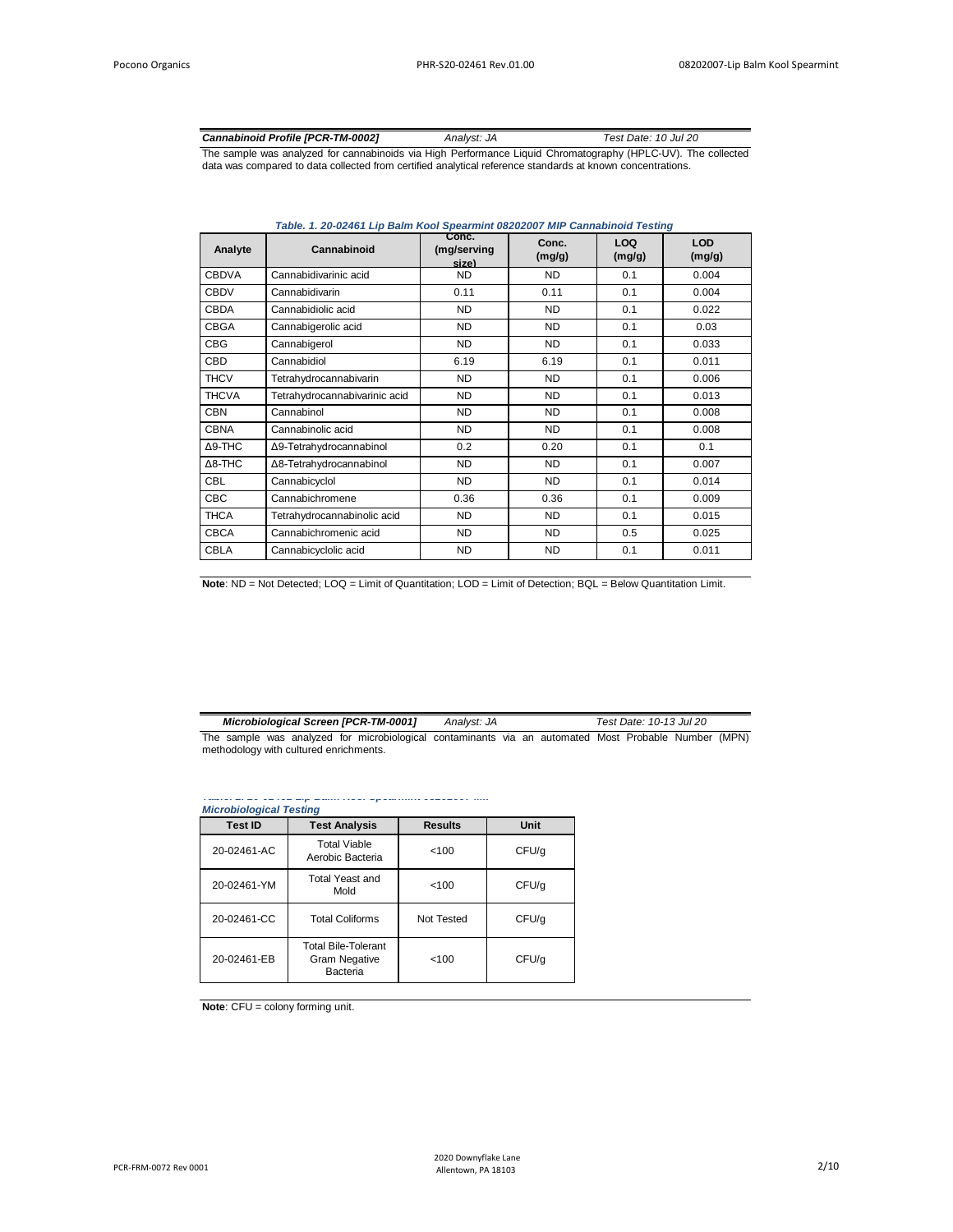PCR-FRM-0072 Rev 0001

2020 Downyflake Lane Allentown, PA 18103 3/10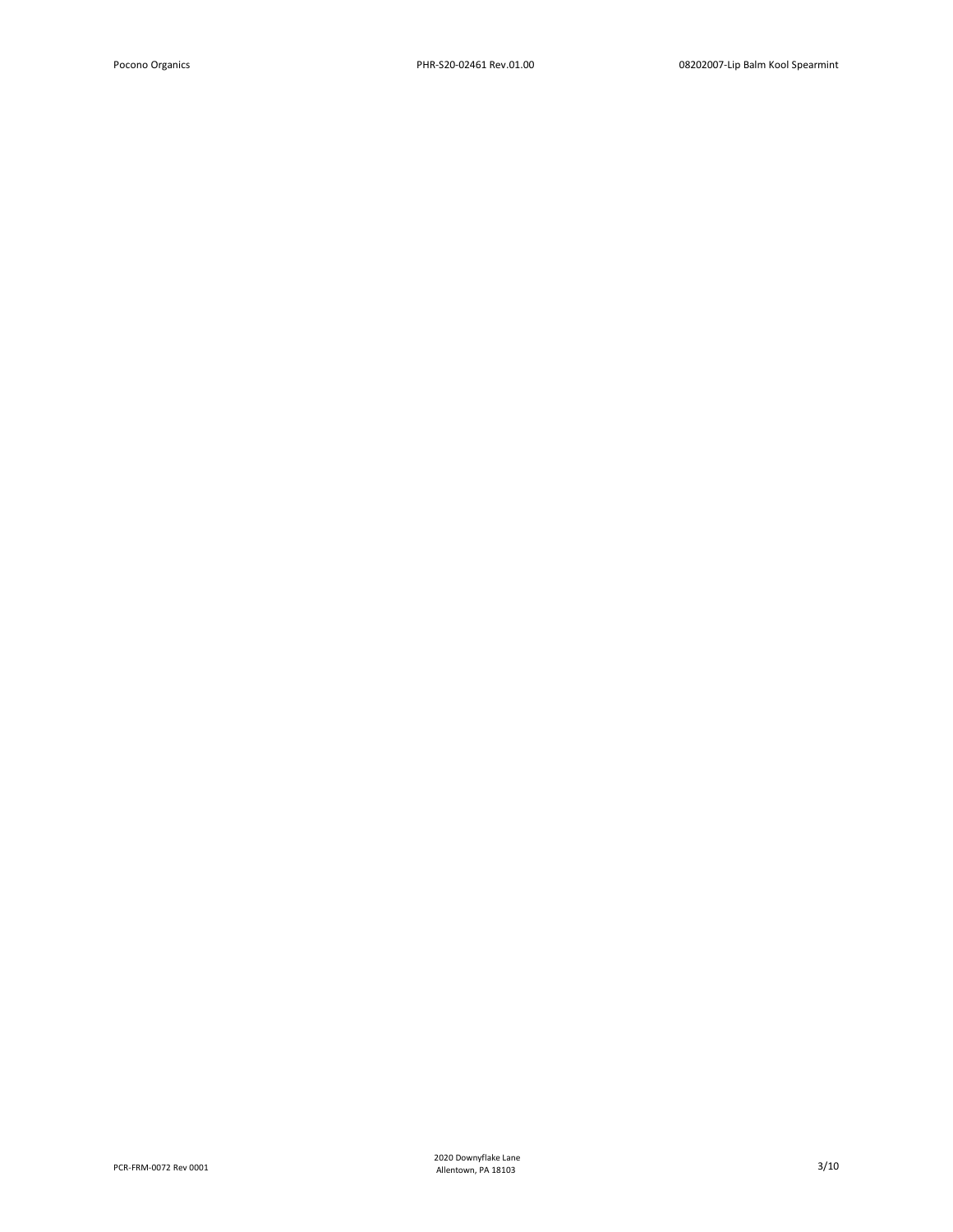The sample was analyzed for pathogenic bacterial contamination via an automated Enzyme Linked Fluorescent Assay (ELFA). *Pathogenic Bacterial Screen [PCR-TM-0001] Analyst: AP Test Date: 11 Jul 20*

|  | Table. 3. 20-02461 Lip Balm Kool Spearmint 08202007 MIP Pathogen Testing |
|--|--------------------------------------------------------------------------|
|  |                                                                          |

| <b>Test ID</b> | <b>Test Analysis</b> | Result       | Units |
|----------------|----------------------|--------------|-------|
| 20-02461-ECPT  | E. coli (0157)       | Not Detected | N/A   |
| 20-02461-SPT   | Salmonella           | Not Detected | N/A   |

| Heavy Metals Screen [PCR-TM-0006]                                                     | Analyst: JA | Test Date: 10 Jul 20                                                                                         |
|---------------------------------------------------------------------------------------|-------------|--------------------------------------------------------------------------------------------------------------|
|                                                                                       |             | The sample was analyzed via Inductively Coupled Plasma Mass Spectrometry. The collected data was compared to |
| data collected from certified analytical reference standards at known concentrations. |             |                                                                                                              |

# *Table. 4. 20-02461 Lip Balm Kool Spearmint 08202007 MIP Heavy Metal Testing*

| <b>Test ID</b> | <b>Test Analysis</b> | Result<br>(ppm) | <b>LOD</b><br>(ppm) | LOQ<br>(ppm) |
|----------------|----------------------|-----------------|---------------------|--------------|
| 20-02461-HM    | Arsenic (As)         | <b>ND</b>       | 0.028               | 0.085        |
| 20-02461-HM    | Cadmium (Cd)         | <b>ND</b>       | 0.025               | 0.076        |
| 20-02461-HM    | Mercury (Hg)         | <b>ND</b>       | 0.014               | 0.044        |
| 20-02461-HM    | Lead (Pb)            | <b>ND</b>       | 0.014               | 0.042        |

**Note**: ND = Not Detected; LOD = Limit of Detection; LOQ = Limit of Quantitation; BQL = Below Quantitation Limit; ppm = parts per million.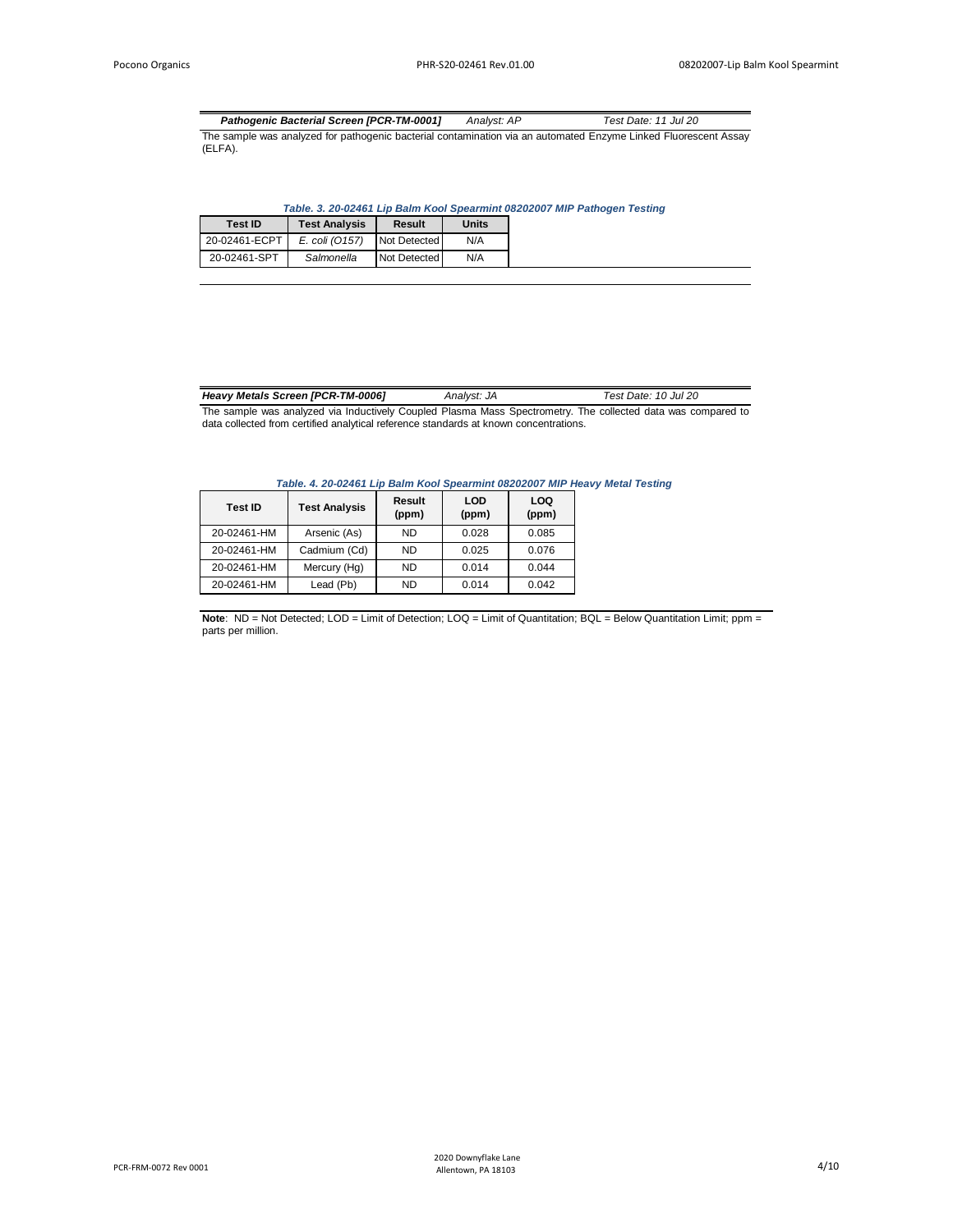| Pesticides Screen [PCR-TM-0005]                                                          | Analyst: JA | Test Date: 11 Jul 20 |  |  |  |  |
|------------------------------------------------------------------------------------------|-------------|----------------------|--|--|--|--|
| The sample was analyzed via Liquid Chromatography - Tandem Mass Spectrometry (LC-MS/MS). |             |                      |  |  |  |  |

The collected data was compared to data collected from analytical reference standards at known concentrations.

| <b>Test</b>        | <b>Result</b> | <b>LOD</b>  | <b>LOQ</b>  | <b>Test</b>         | <b>Result</b> | <b>LOD</b>  | <b>LOQ</b>  |
|--------------------|---------------|-------------|-------------|---------------------|---------------|-------------|-------------|
| <b>Analysis</b>    | $(\mu g/g)$   | $(\mu g/g)$ | $(\mu g/g)$ | <b>Analysis</b>     | $(\mu g/g)$   | $(\mu g/g)$ | $(\mu g/g)$ |
| Cyfluthrin         | <b>ND</b>     | 0.1666      | 0.5498      | spirotetrama        | N/A           | 0.0145      | 0.0842      |
| Hexythiazox        | <b>ND</b>     | 0.0204      | 0.0673      | Carbaryl            | ND.           | 0.0146      | 0.048       |
| Piperonyl Butoxide | <b>ND</b>     | 0.015       | 0.0494      | Etoxazole           | <b>ND</b>     | 0.0112      | 0.0482      |
| Acephate           | <b>ND</b>     | 0.0196      | 0.0648      | Mgk-264             | ND.           | 0.0113      | 0.037       |
| Cypermethin        | N/A           | 0.0341      | 0.1124      | Spiroxamine         | N/A           | 0.1059      | 0.0372      |
| Imazalil           | ND.           | 0.0079      | 0.0259      | Carbofuran          | ND.           | 0.019       | 0.3493      |
| Imidacloprid       | <b>ND</b>     | 0.0347      | 0.1144      | Myclobutanil        | ND            | 0.0146      | 0.0627      |
| Propiconazole      | <b>ND</b>     | 0.0157      | 0.0519      | Tebuconazole        | <b>ND</b>     | 0.0148      | 0.0481      |
| Acetamiprid        | <b>ND</b>     | 0.0087      | 0.0288      | Captan              | <b>ND</b>     | 0.017       | 0.049       |
| <b>DDVP</b>        | <b>ND</b>     | 0.0217      | 0.0716      | Fenoxycarb          | <b>ND</b>     | N/A         | 0.0562      |
| Propoxur           | <b>ND</b>     | 0.0198      | 0.0653      | Naled               | <b>ND</b>     | 0.0087      | N/A         |
| Aldicarb           | <b>ND</b>     | 0.0133      | 0.0439      | Thiacloprid         | <b>ND</b>     | 0.0066      | 0.0288      |
| Malathion          | <b>ND</b>     | 0.0199      | 0.0658      | Chlorantraniliprole | <b>ND</b>     | 0.0129      | 0.0217      |
| Pyridaben          | <b>ND</b>     | 0.0145      | 0.0477      | Fenpyroximate       | <b>ND</b>     | 0.0147      | 0.0428      |
| Azoxystrobin       | <b>ND</b>     | N/A         | 0.05        | Oxamyl              | <b>ND</b>     | 0.0063      | 0.0484      |
| Dimethoate         | <b>ND</b>     | 0.0149      | 0.0491      | Thiamethoxam        | <b>ND</b>     | 0.0162      | 0.0207      |
| Metalaxyl          | ND.           | 0.0139      | 0.0459      | Trifloxystrobin     | ND.           | 0.0116      | 0.0534      |
| Methiocarb         | ND.           | 0.0139      | 0.0458      | Chlorpyrifos        | <b>ND</b>     | 0.0179      | 0.0384      |
| <b>Bifenthrin</b>  | N/A           | 0.035       | 0.1154      | Flonicamid          | ND.           | 0.0164      | 0.0591      |
| Ethoprophos        | ND.           | 0.0188      | 0.0622      | Permethrins         | ND.           | 0.0095      | 0.054       |
| Methomyl           | ND.           | 0.0157      | 0.0519      | Clofentezine        | ND.           | N/A         | 0.0313      |
| Spiromesifen       | N/A           | 0.0255      | 0.0842      | Fludioxonil         | ND            | 0.0205      | 0.05        |
| Etofenprox         | N/A           | 0.0145      | 0.048       |                     |               |             |             |
|                    |               |             |             |                     |               |             |             |

*Table. 5. 20-02461 Lip Balm Kool Spearmint 08202007 MIP Pesticide Testing*

**Note:** ND = Not Detected; LOD = Limit of Detection; LOQ = Limit of Quantitation; ppb = parts per billion; N/A = not available.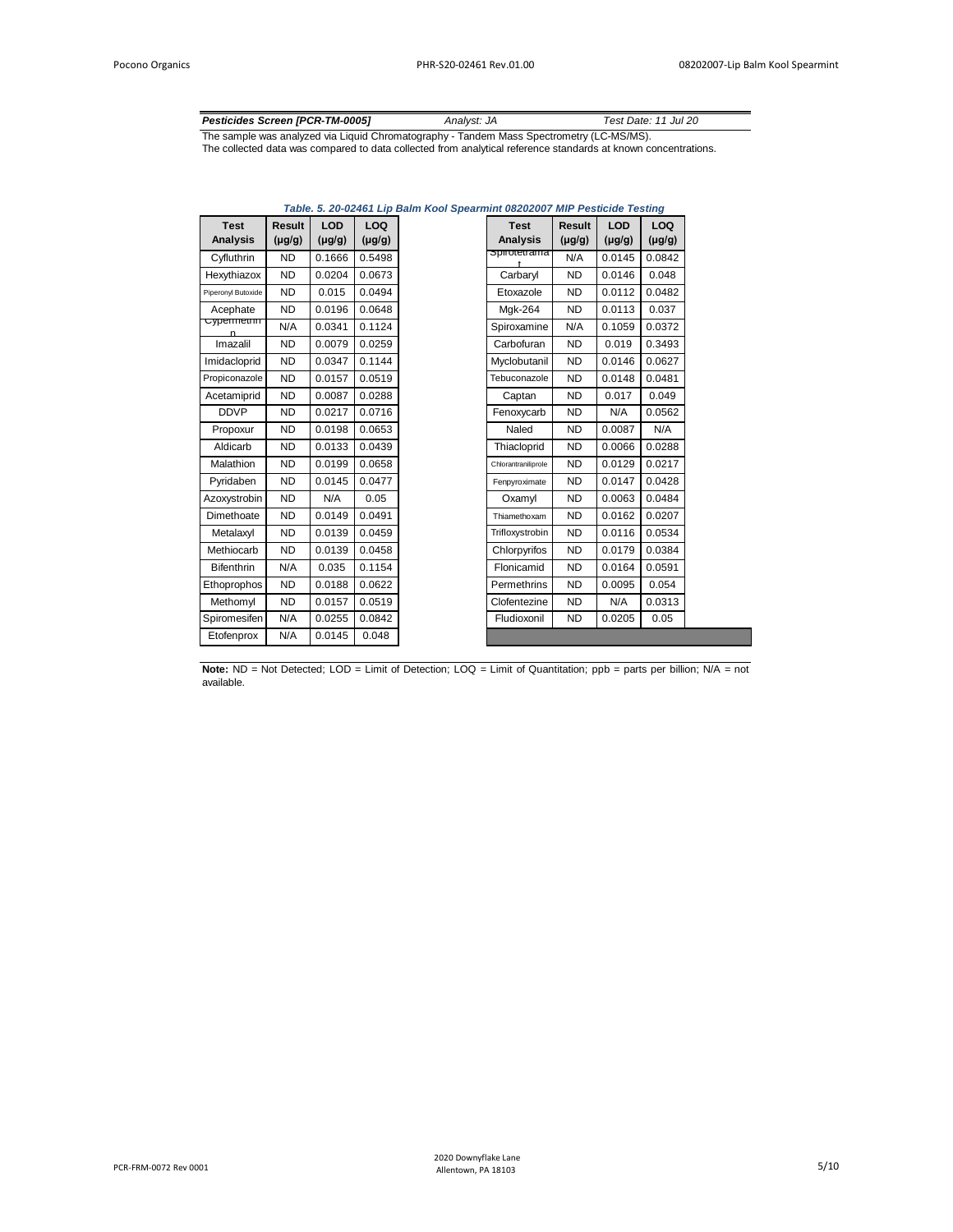| Terpene Profile [PCR-TM-0003] | Analyst: JA | Test Date: 10 Jul 20                                                                                        |
|-------------------------------|-------------|-------------------------------------------------------------------------------------------------------------|
|                               |             | The sample was analyzed via Gas Chromatography – Flame Ionization Detection with Headspace Autosampler. The |
| .                             |             |                                                                                                             |

collected data was compared to data collected from certified analytical reference standards at known concentrations.

|                     | Table. 6. 20-02461 Lip Balm Kool Spearmint 08202007 MIP TerpeneTesting |
|---------------------|------------------------------------------------------------------------|
| <b>Terpene</b>      | <b>Test Result</b>                                                     |
| $\alpha$ -Pinene    | <b>ND</b>                                                              |
| Camphene            | <b>ND</b>                                                              |
| β-Myrcene           | <b>ND</b>                                                              |
| $\beta$ -Pinene     | <b>ND</b>                                                              |
| $\delta$ 3-Carene   | <b>ND</b>                                                              |
| α-Terpinene         | <b>ND</b>                                                              |
| Ocimene             | <b>ND</b>                                                              |
| δ-Limonene          | 0.31%                                                                  |
| p-Cymene            | <b>ND</b>                                                              |
| β-Ocimene           | <b>ND</b>                                                              |
| Eucalyptol          | <b>ND</b>                                                              |
| y-Terpinene         | 0.02%                                                                  |
| Terpinolene         | <b>ND</b>                                                              |
| Linalool            | 0.02%                                                                  |
| Isopulegol          | <b>ND</b>                                                              |
| Geraniol            | <b>ND</b>                                                              |
| β-Caryophyllene     | <b>ND</b>                                                              |
| α-Humulene          | <b>ND</b>                                                              |
| cis-Nerolidol       | <b>ND</b>                                                              |
| trans-Nerolidol     | <b>ND</b>                                                              |
| Guaiol              | <b>ND</b>                                                              |
| Caryophyllene Oxide | <b>ND</b>                                                              |
| α-Bisabolol         | <b>ND</b>                                                              |
| Sum                 | 0.35%                                                                  |
|                     |                                                                        |

**Note**: ND = Not Detected.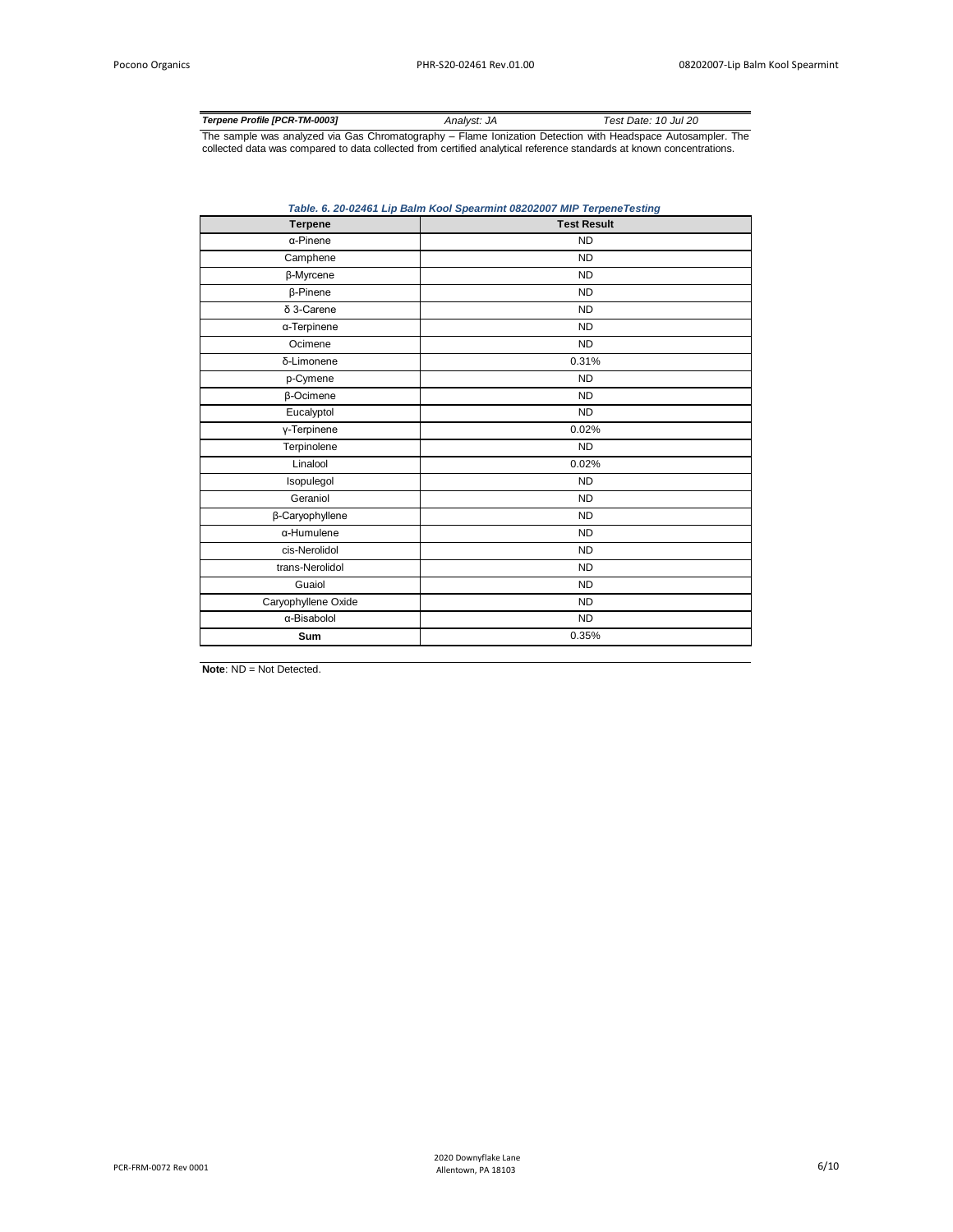# **QA/QC**

| Cannabinoid Profile [PCR-TM-0002]                                                                                    | Analyst: MD | Test Date: 10 Jul 20 |
|----------------------------------------------------------------------------------------------------------------------|-------------|----------------------|
| The sample data for certified reference standards was collected at known concentrations of cannabinoids in solution. |             |                      |

**QC-0.05 mg/mL 17 cannabinoid multi-component 44004**

| ID             | Cannabinoid                   | <b>Nominal Prep Conc</b><br>(mg/mL) | <b>Measured Conc.</b><br>(mg/mL) | <b>Recovery</b><br>$(\%)$ |
|----------------|-------------------------------|-------------------------------------|----------------------------------|---------------------------|
| <b>CBDVA</b>   | Cannabidivarinic acid         | 0.05                                | 0.051                            | 102%                      |
| <b>CBDV</b>    | Cannabidivarin                | 0.05                                | 0.051                            | 102%                      |
| <b>CBDA</b>    | Cannabidiolic acid            | 0.05                                | 0.054                            | 107%                      |
| <b>CBGA</b>    | Cannabigerolic acid           | 0.05                                | 0.050                            | 100%                      |
| <b>CBG</b>     | Cannabigerol                  | 0.05                                | 0.053                            | 106%                      |
| <b>CBD</b>     | Cannabidiol                   | 0.05                                | 0.051                            | 102%                      |
| <b>THCV</b>    | Tetrahydrocannabivarin        | 0.05                                | 0.049                            | 98%                       |
| <b>THCVA</b>   | Tetrahydrocannabivarinic acid | 0.05                                | 0.048                            | 96%                       |
| <b>CBN</b>     | Cannabinol                    | 0.05                                | 0.050                            | 100%                      |
| <b>CBNA</b>    | Cannabinolic acid             | 0.05                                | 0.049                            | 98%                       |
| $\Delta$ 9-THC | ∆9-Tetrahydrocannabinol       | 0.05                                | 0.051                            | 102%                      |
| $\Delta$ 8-THC | ∆8-Tetrahydrocannabinol       | 0.05                                | 0.049                            | 98%                       |
| <b>CBL</b>     | Cannabicyclol                 | 0.05                                | 0.051                            | 102%                      |
| <b>CBC</b>     | Cannabichromene               | 0.05                                | 0.052                            | 104%                      |
| <b>THCA</b>    | Tetrahydrocannabinolic acid   | 0.05                                | 0.053                            | 106%                      |
| <b>CBCA</b>    | Cannabichromenic acid         | 0.05                                | 0.050                            | 100%                      |
| <b>CBLA</b>    | Cannabicyclolic acid          | 0.05                                | 0.049                            | 98%                       |

*Criteria for successful analysis is QC recovery to be ≤20% above or below nominal.*

*Microbiological Screen [PCR-TM-0001] Analyst: AP Test Date:* 

Quality control checks are performed to confirm that the equipment used for reading incubated microbiological cultures, which are done at various concentrations, are working correctly and that the fluorescence readings are accurate. QC checks are performed within 30 days of the recorded measurements.

Date of most recent QC check:

Status: Pass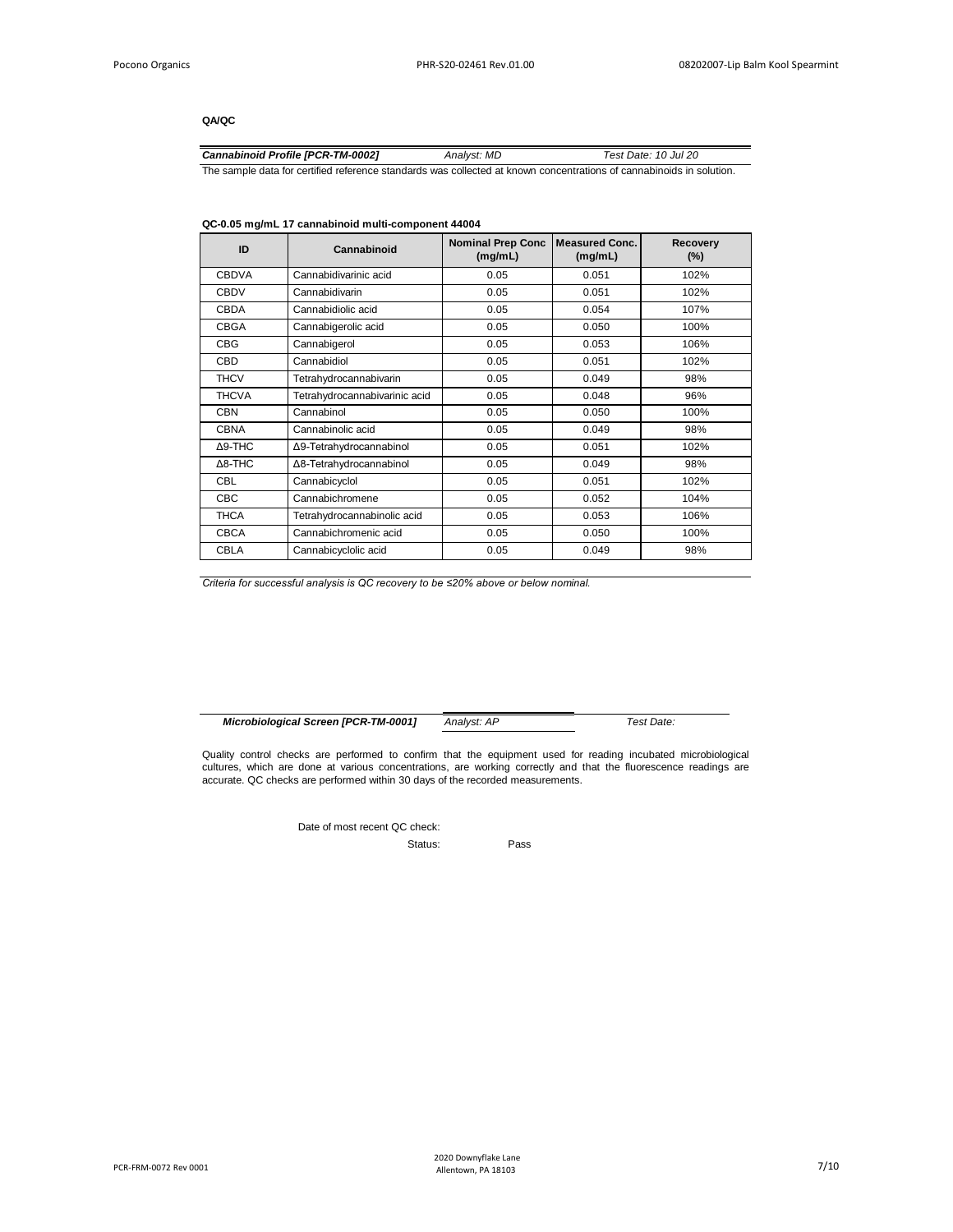Pathogenic Bacterial Screen [PCR-TM-0001] **Analyst: JA Test Date: 07 Jul 20** 

Quality control checks are performed to validate the equipment used for reading incubated pathogenic bacterial cultures. E. coli QC checks are run at least every 14 days. Salmonella QC checks are run every 28 days.

| Date     | QC Check      | Pathogen       | <b>Result</b> | <b>Disposition</b> |
|----------|---------------|----------------|---------------|--------------------|
| 7/7/2020 | Control $(+)$ | E. coli (0157) | Positive      | Pass               |
| 7/7/2020 | Control (-)   | E. coli (0157) | Negative      | Pass               |
| 7/7/2020 | Standard 1    | E. coli (0157) | N/A           | N/A                |
| 7/7/2020 | Standard 2    | E. coli (0157) | N/A           | N/A                |
| 7/7/2020 | Control $(+)$ | Salmonella     | Positive      | Pass               |
| 7/7/2020 | Control (-)   | Salmonella     | Negative      | Pass               |
| 7/7/2020 | Standard 1    | Salmonella     | N/A           | N/A                |
| 7/7/2020 | Standard 2    | Salmonella     | N/A           | N/A                |

|  |  | Heavy Metals Screen [PCR-TM-0006] |  |
|--|--|-----------------------------------|--|
|--|--|-----------------------------------|--|

# *Heavy Metals Screen [PCR-TM-0006] Analyst: JA Test Date: 10 Jul 20*

QC samples were prepared at target concentrations and injected at the end of the sequence.

| Analyte      | <b>Prepared analyte</b><br>concentration<br>(ppb) | Analyte measured<br>(ppb) | QC recovery<br>(%) |
|--------------|---------------------------------------------------|---------------------------|--------------------|
| Arsenic (As) | 2.00                                              | 1.88                      | 94%                |
| Cadmium (Cd) | 2.00                                              | 1.98                      | 99%                |
| Mercury (Hg) | 0.50                                              | 5.2                       | 87%                |
| Lead (Pb)    | 6.00                                              | 2.01                      | 100%               |

*Criteria for successful analysis is QC recovery to be ≤20% above or below nominal.*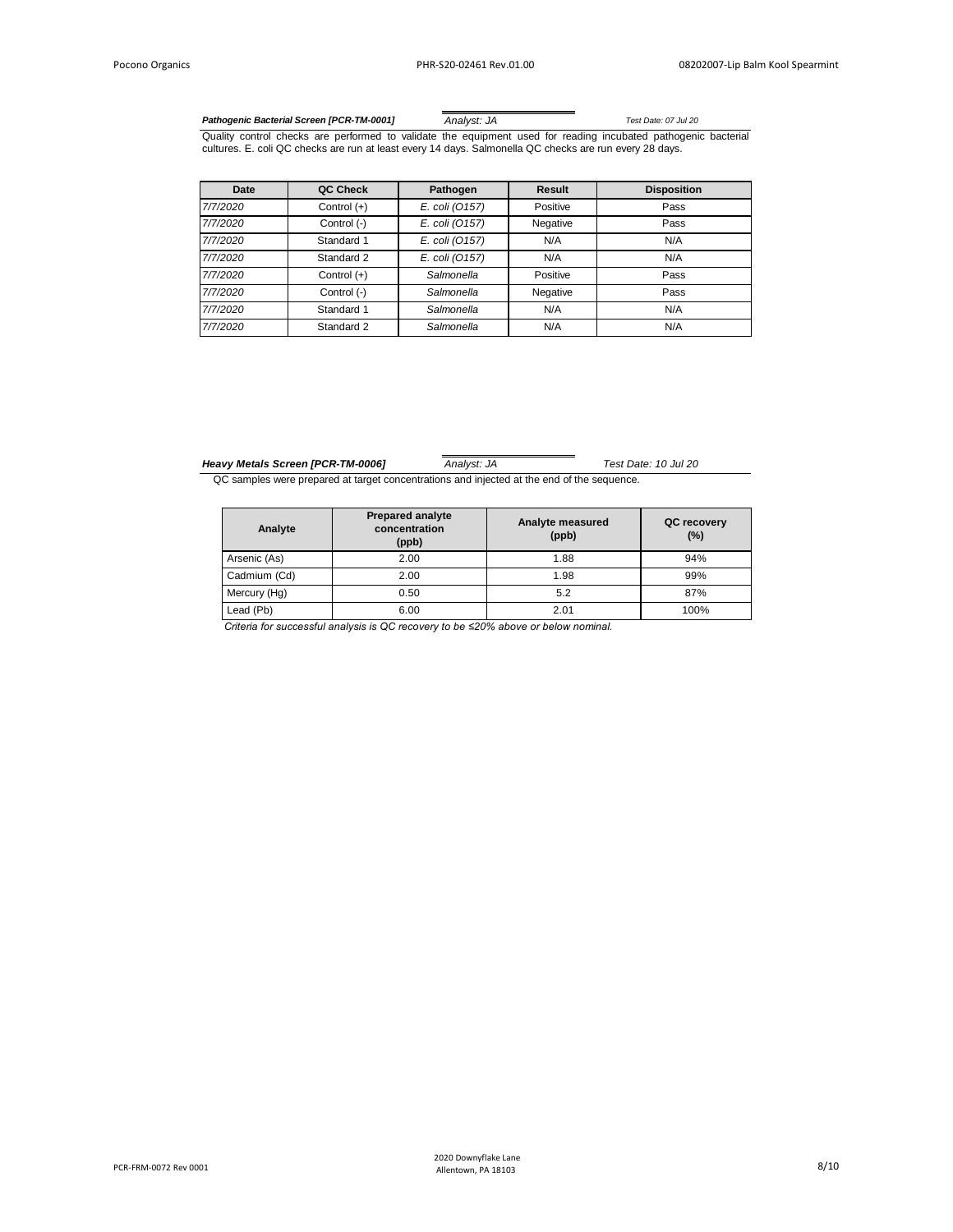| Pesticides Screen [PCR-TM-0005]                                                            | Analyst: JA | AN<br>، ۱۱ ت | Test Date: 11 Jul 20 |
|--------------------------------------------------------------------------------------------|-------------|--------------|----------------------|
| QC samples were prepared at target concentrations and injected at the end of the sequence. |             |              |                      |

| <b>Test Analysis</b> | <b>Prepared analyte</b><br>concentration<br>(ua/a) | Result   | <b>Test Analysis</b> | <b>Prepared analyte</b><br>concentration<br>(ua/a) | Result   |
|----------------------|----------------------------------------------------|----------|----------------------|----------------------------------------------------|----------|
| Cyfluthrin           | 0.1500                                             | Detected | Spirotetramat        | 0.1500                                             | Detected |
| Hexythiazox          | 0.1500                                             | Detected | Carbaryl             | 0.1500                                             | Detected |
| Piperonyl Butoxide   | 0.1500                                             | Detected | Etoxazole            | 0.1500                                             | Detected |
| Acephate             | 0.1500                                             | Detected | Mgk-264              | 0.1500                                             | Detected |
| Cypermethrin         | 0.1500                                             | Detected | Spiroxamine          | 0.1500                                             | Detected |
| Imazalil             | 0.1500                                             | Detected | Carbofuran           | 0.1500                                             | Detected |
| Imidacloprid         | 0.1500                                             | Detected | Myclobutanil         | 0.1500                                             | Detected |
| Propiconazole        | 0.1500                                             | Detected | Tebuconazole         | 0.1500                                             | Detected |
| Acetamiprid          | 0.1500                                             | Detected | Captan               | 0.1500                                             | Detected |
| <b>DDVP</b>          | 0.1500                                             | Detected | Fenoxycarb           | 0.1500                                             | Detected |
| Propoxur             | 0.1500                                             | Detected | Naled                | 0.1500                                             | Detected |
| Aldicarb             | 0.1500                                             | Detected | Thiacloprid          | 0.1500                                             | Detected |
| Malathion            | 0.1500                                             | Detected | Chlorantraniliprole  | 0.1500                                             | Detected |
| Pyridaben            | 0.1500                                             | Detected | Fenpyroximate        | 0.1500                                             | Detected |
| Azoxystrobin         | 0.1500                                             | Detected | Oxamyl               | 0.1500                                             | Detected |
| Dimethoate           | 0.1500                                             | Detected | Thiamethoxam         | 0.1500                                             | Detected |
| Metalaxyl            | 0.1500                                             | Detected | Trifloxystrobin      | 0.1500                                             | Detected |
| Methiocarb           | 0.1500                                             | Detected | Chlorpyrifos         | 0.1500                                             | Detected |
| <b>Bifenthrin</b>    | 0.1500                                             | Detected | Flonicamid           | 0.1500                                             | Detected |
| Ethoprophos          | 0.1500                                             | Detected | Permethrins          | 0.1500                                             | Detected |
| Methomyl             | 0.1500                                             | Detected | Clofentezine         | 0.1500                                             | Detected |
| Spriromesifen        | 0.1500                                             | Detected | Fludioxonil          | 0.1500                                             | Detected |
| Etofenprox           | 0.1500                                             | Detected |                      |                                                    |          |